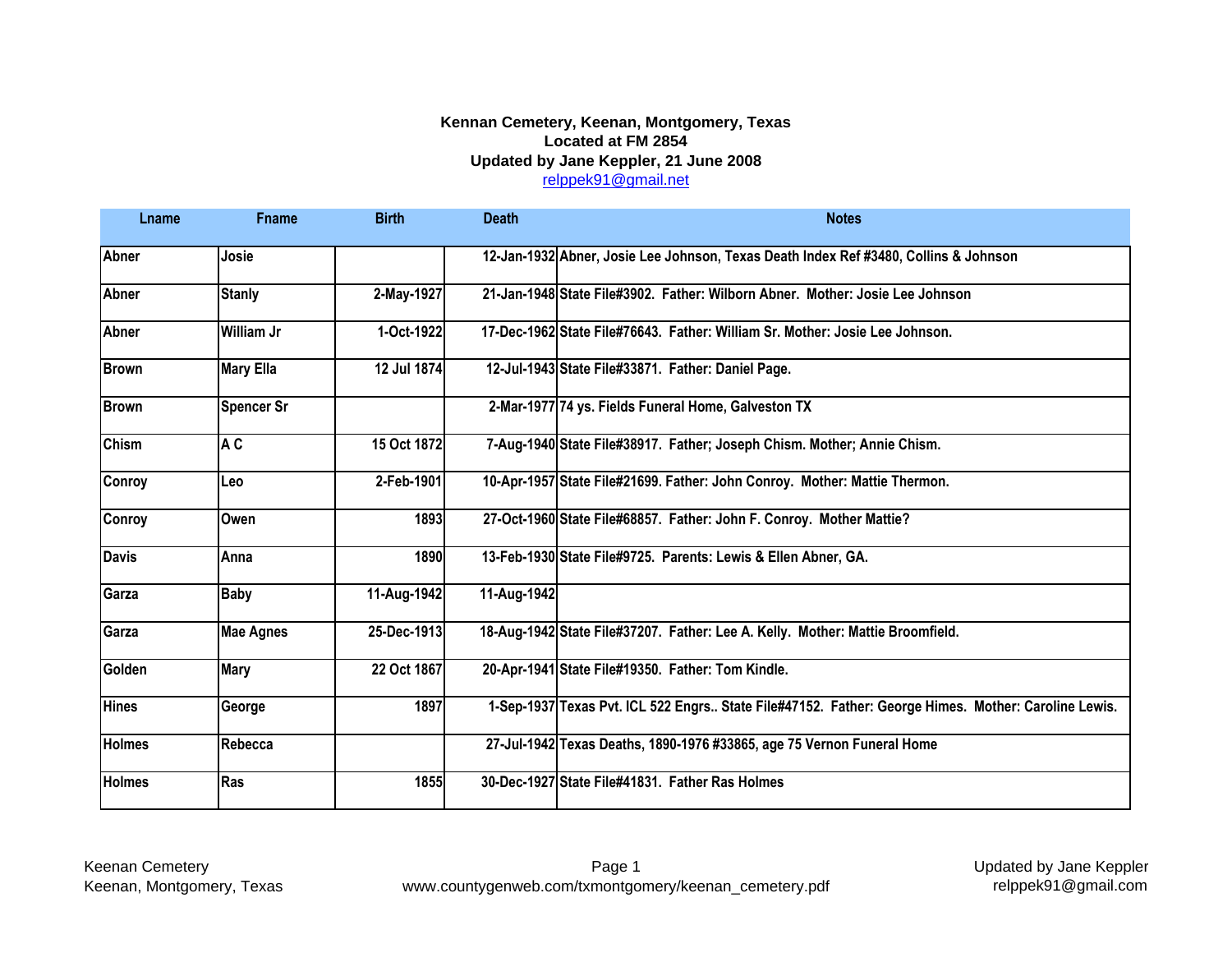| Lname            | <b>Fname</b>      | <b>Birth</b>   | <b>Death</b> | <b>Notes</b>                                                                                                                                         |
|------------------|-------------------|----------------|--------------|------------------------------------------------------------------------------------------------------------------------------------------------------|
| <b>Jefferson</b> | <b>Robertha</b>   | 1 Sept 1899    |              | 2-Nov-1949 State File#54860. Father: Dan Teagues. Mother: Henretta Garret.                                                                           |
| <b>Jefferson</b> | <b>Taylor</b>     | 7 Oct 1882     |              | 22-Nov-1945 State File#49932. Father: James Jefferson, TX. Mother Ella William, TX.                                                                  |
| Johnson          | <b>Charlie</b>    | 1 Nov 1887     |              | 17-Oct-1955 State File#49575. Father; Frank Johnson. Mother: Sussan Johnson.                                                                         |
| Johnson          | Charlie Jr        | 1 Jun 1894     |              | 27-Nov-1957 State File#61783. Father: Charlie Sr. Mother: Anna Copeland. Died in Houston TX.                                                         |
| Johnson          | <b>Frank</b>      | 14 Jun 1886    |              | 10-Jul-1963 State File#44334. Father: Frank Johnson Sr. Mother: Susan Jefferson.                                                                     |
| Johnson          | <b>Frank</b>      | <b>Unknown</b> |              | 29-Jan-1935 State File#3992. No parents listed. Date of Birth Unknown                                                                                |
| Johnson          | Johnnie           | 1891           |              | 23-Aug-1922 State File#40588. Father: Frank Johnson, SC. Mother: Susie Joushoua, TX                                                                  |
| Johnson          | <b>Mary</b>       | 19 Feb 1888    |              | 21-Feb-1964 State File#10038. Father: Johnnie Taylor. Mother: Gussie ?.                                                                              |
| Johnson          | <b>Susan</b>      | 1867           |              | 11-Nov-1942 State File#50671. Father: Charlie Joshlin. Mother: Hanah Jefferson.                                                                      |
| <b>Kindle</b>    | John              | 16 Nov 1891    |              | 26-Sep-1963 State File#57504. Father: Johnnie Kindle. Mother: Abbie Davis.                                                                           |
| <b>Mack</b>      | <b>Mrs Gridbe</b> |                | 7-Aug-1967   |                                                                                                                                                      |
| <b>Mayes</b>     | <b>Hattie</b>     | 1892           |              | 15-May-1930 State File#25524/24564(has 2 #'s).                                                                                                       |
| <b>Mayes</b>     | <b>Hester</b>     | 9-May-1901     |              | 22-Jul-1959 State File#40339. Father Pear Mayes. Mother: Minie Canada.                                                                               |
| <b>Mays</b>      | John              | 12 Apr 1893    |              | 13-Dec-1965 TX Pvt. 15 Co. 165 Depot Brig. WW I. State File#78073. Father: Pear Mays.                                                                |
| McWashington     | <b>Anderson</b>   | 30-Jun-1903    |              | 28-Jul-1970 Texas Deaths, 1890-1976, Anderson McWashington, Ref #50113; 67 yrs. Father: Hemp<br>McWashington; Mother Mary Chappel; Collins & Johnson |
| <b>Morton</b>    | <b>Mary Ann</b>   |                |              | 31-Aug-1936 State File #42291. No DOB or parents listed. Widow.                                                                                      |
| Page             | <b>Bobrella</b>   | 14 Jun 1898    | 8-Aug-1951   |                                                                                                                                                      |
| Page             | <b>Walter</b>     | 23 Dec 1895    |              | 30-Oct-1972 TX Pvt. U.S. Army WW I                                                                                                                   |